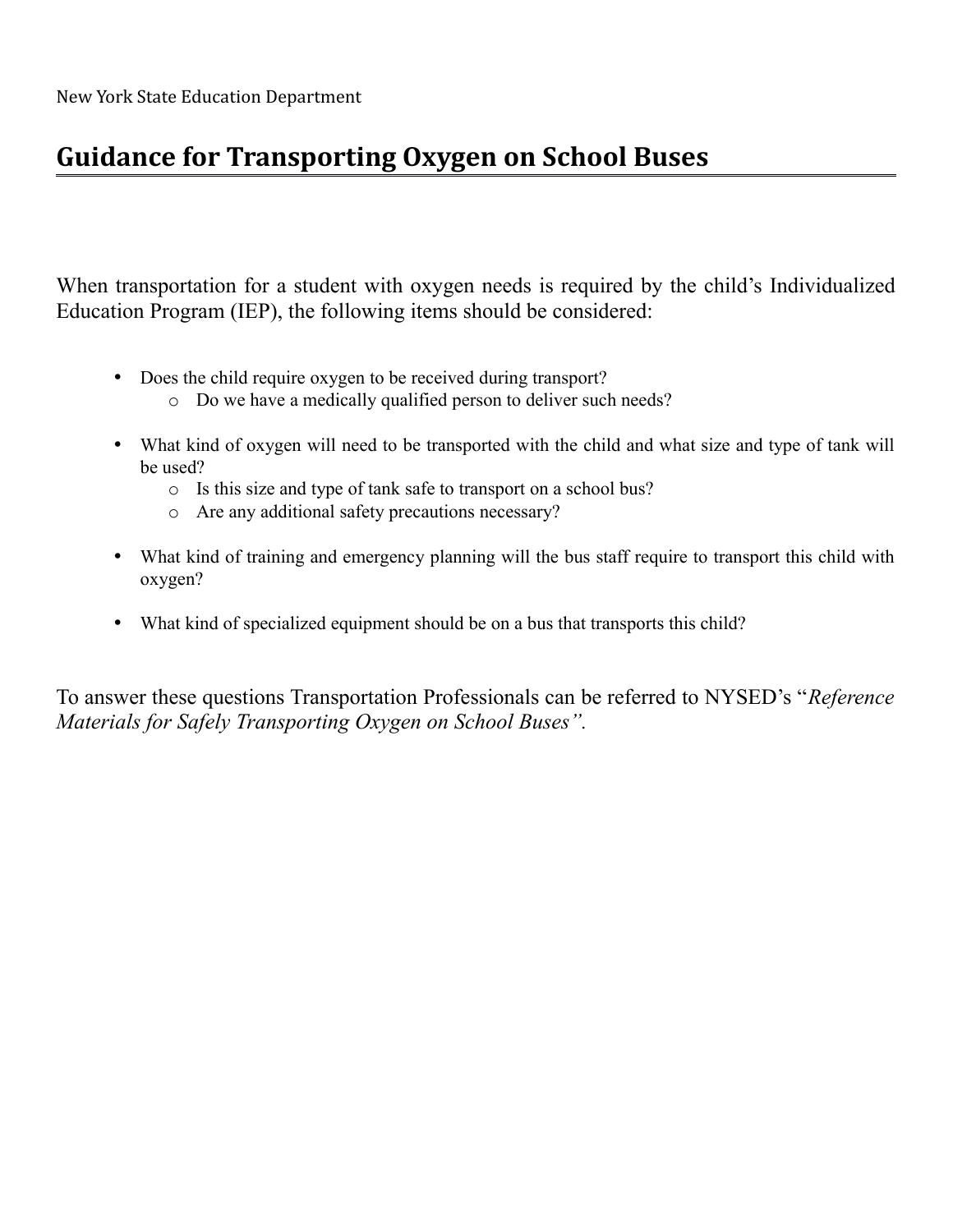# **Reference Materials for Safely Transporting Oxygen on School Buses**

#### **Purpose:**

To give school districts, board of cooperative education services, school bus contractors, school bus drivers, school bus monitors, and school bus attendants guidance on how to safety transport oxygen on school buses when deemed medically necessary, in accordance with a student's Individualized Education Program (IEP). This guidance will include best practices in securement, contingency planning in cases of emergencies such as collisions or vehicle breakdowns, and training guidelines.

OXYGEN MAY BE SAFELY TRANSPORTED ON A SCHOOL BUS WITH PROPER PLANNING AND SECUREMENT

#### **Definitions:**

- 1) **A school bus driver** shall mean any person who drives a school bus which is owned, leased or contracted for by a public school district, board of cooperative education services or nonpublic school for the purpose of transporting pupils.
- 2) **A school bus** shall mean every vehicle owned, leased or contracted for by a public school district, board of cooperative education services or a nonpublic school and operated for the transportation of pupils, children of pupils, teachers and other persons acting in a supervisory capacity to or from school or school activities.
- 3) **A school bus monitor** shall mean any person employed for the purpose of assisting children to safely embark and disembark from a school bus which is owned, leased or contracted for by a public school district, board of cooperative education services, and for the purpose of assisting the school bus driver with maintaining proper student behavior on such school bus.
- 4) **A school bus attendant** shall mean any person employed for the purpose of serving pupils with a disabling condition on a school bus which is owned, leased or contracted for by a public school district, board of cooperative education services.
- 5) **A nonpublic school** shall mean a private or parochial school offering instruction in any or all grades, pre-kindergarten through 12.
- 6) **Oxygen** is a non-flammable substance that is stored in liquid or gas form and is used by a student to aid in breathing, and in many cases, in treating an ongoing medical condition. It is always a prescribed medication and will be considered medical support/needed equipment for a student.
- 7) **Maximum Tank Size** should be no more than 38 cubic feet for compressed gas.
	- a) **Gas Oxygen Tanks (GOX)** are cylinders that come in various sizes and are labeled "MEDICAL E" tanks. "MEDICAL E" tanks are not larger than 22 cubic feet capacity, are approximately  $4\frac{1}{2}$  inches in diameter, and weigh less than 12 pounds. They are usually not more than 31 inches tall.
	- b) **Liquid Oxygen Units (LOX)** come in portable containers that are smaller than the gas tanks. Most such units are less than 10 pounds and are no more than 5 inches in diameter. Liquid oxygen units are not more than 13 inches tall. In order to transport these units they should not be larger than 38 cubic feet.
- 8) **Cryogenic Materials** pertain to the production or use of extremely low temperatures.
- 9) **Oxygen Delivery System (ODS)** is the device that delivers oxygen through the upper airways to the lungs at concentrations above that of ambient air. There are two general types:
	- a) **High flow oxygen delivery system**, which can supply all of the needs of a patient for inspired gas at a given fractional inspired oxygen.
	- b) **Low flow oxygen delivery system**, which cannot supply all of the patient's needs for oxygen and delivers fractional inspired oxygen that varies with ventilatory demand.

**Note:** *If a child's IEP dictates a larger tank is needed, the district is not relieved of its responsibility to transport the student. Arrangements should be made to transport the student in an alternative vehicle.*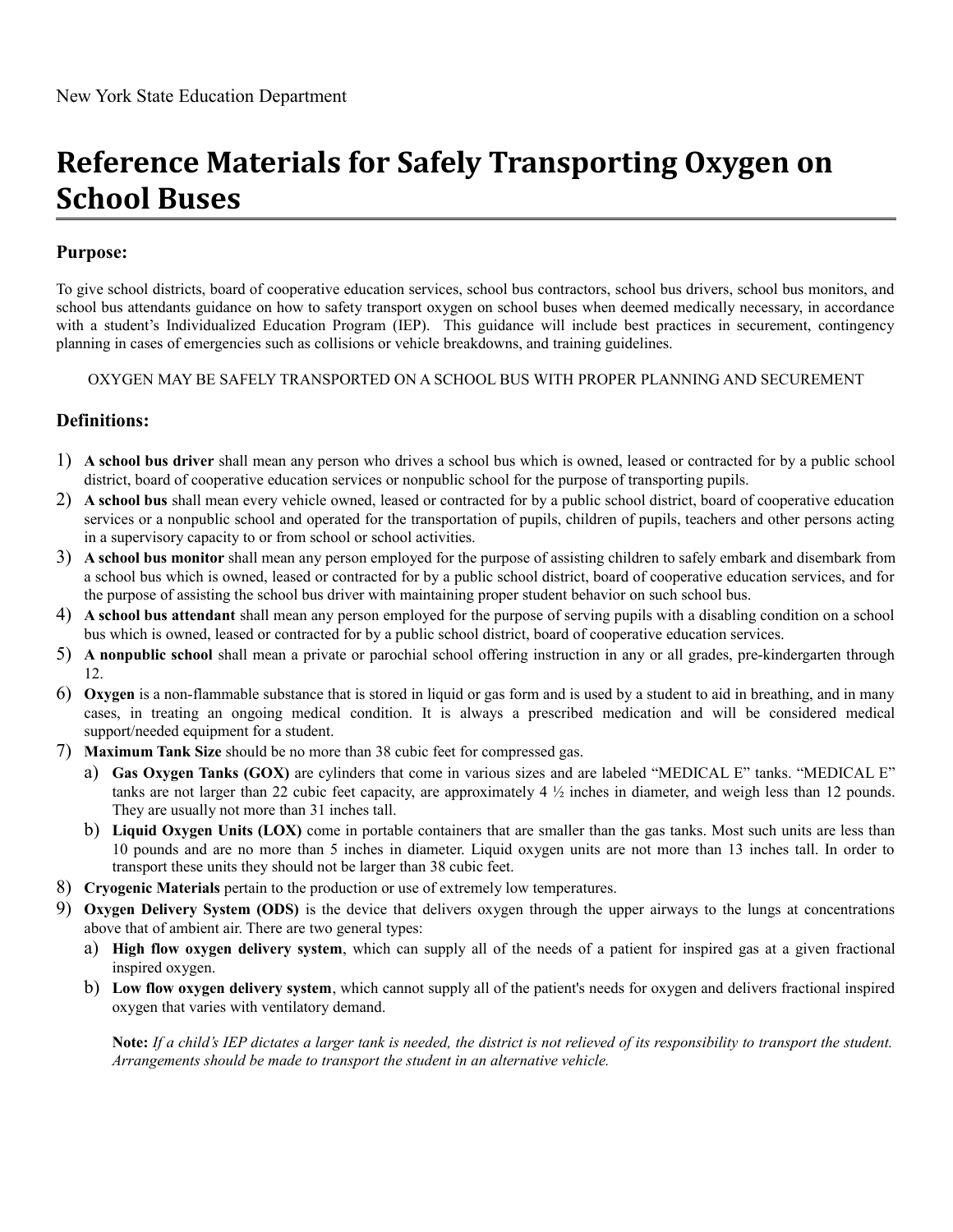#### **Guidelines:**

- 1) Oxygen may be transported on school buses only when it is medically necessary. The Individualized Education Program (IEP) for a student should document the oxygen use and transportation requirement.
- 2) Prior to initial transportation, and pursuant to a physician's order, school administration and transportation personnel should be informed as to the type and size of the oxygen tank that will be transported.
- 3) If Liquid Oxygen (LOX) is being transported, the vehicle should be equipped with a blanket and gloves to deal with potential frostbite incidents.
- 4) Prior to initial transportation, school administration and transportation personnel should contact the manufacturer of the oxygen tank for product specific information regarding transporting the tank on a school bus.
- 5) When it is determined through the Individualized Education Program (IEP) that a student shall be transported on a school bus accompanied by an oxygen tank and any other medical support equipment, it is strongly suggested that a school bus attendant or nurse also be assigned.
- 6) The determination as to what is considered to be "medically necessary" and "as needed" is the responsibility of trained medical personnel only. This decision is not the responsibility of the school district, the school bus driver, or the school bus attendant.
- 7) It is suggested that only one (1) tank per individual be transported on the school bus whenever possible or in cases of emergencies.
- 8) The school bus driver and the school bus attendant should be properly trained in the safe handling and securement of the oxygen tank. They should also be thoroughly familiar with the contingency plan established in the event of a collision or breakdown of the vehicle. However, under no circumstances should the school bus driver or the school bus attendant attempt to administer oxygen to a student.

#### **Training**

School bus drivers, bus attendants, and substitute drivers should receive the following training prior to transporting students traveling with oxygen:

- Tank Inspection, Handling, and Securement Procedures.
- Emergency Evacuation Procedures.
- How to secure the oxygen and how to handle the oxygen in case of a bus evacuation.
- **Emergency Bus Procedures** 
	- o Bus drivers, bus attendants, and substitutes should be familiar with the emergency plan developed by the school nurse in conjunction with the transportation office for each oxygen dependent student.
- **Evacuation Procedures** 
	- o It is essential to have a written emergency evacuation plan, which takes into consideration the individual needs of students who use oxygen equipment or other special equipment. Evacuation procedures should be well known and rehearsed by teachers, school staff, school bus drivers and attendants. The daily seating plan on the bus should always consider evacuation procedures**.** Oxygen dependent students should practice evacuation procedures to the same extent as their non-disabled peers. The manufacturer's guidelines should be followed for the use and evacuation of oxygen on the school bus. A description of the tank should be included in the emergency plan.
- Education of Other Students on the Bus
	- o Consideration should be given to educating the other students on the bus where oxygen is being transported. The education should include the necessary precautions that should be used when traveling with oxygen on board

#### **Safe transport of oxygen**

The following information should be provided to the school bus driver and attendant before the student starts riding the bus:

- Whether the oxygen is continuous or on an as needed basis (included in emergency plan for emergency medical system-EMS).
- What constitutes an emergency for this student
- Appropriate emergency phone numbers to be called (usually 911).
- Basic safety procedures to follow until emergency personnel arrive.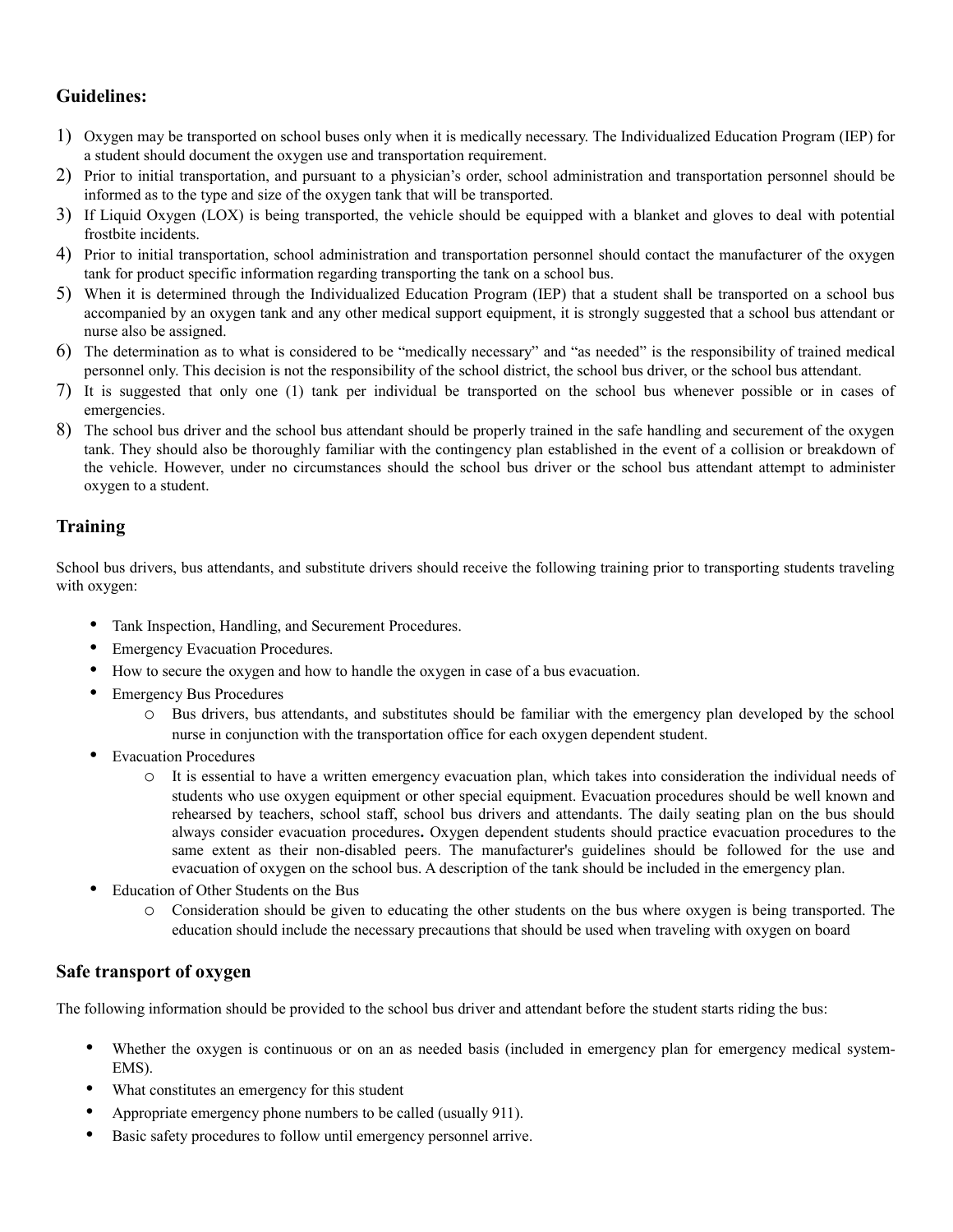The school bus should be equipped with two-way communications and a sign (or magnetic sticker) conspicuously posted on or near each door that states:

#### **NO SMOKING NO OPEN FLAMES CAUTION - OXYGEN ON BOARD**

- Seats should be assigned considering the student's proximity to heaters and other types of motors.
- The school bus attendant should be able to continuously observe the student.
- All storage, transportation and usage requirements specified by equipment manufacturers should be met.

#### **Oxygen cylinders/containers should be secured as follows:**

- All respiratory related equipment should be securely mounted or fastened to a wheel chair (with a permanently mounted bracket), bus sidewall, or bus floor during transit.
- Oxygen transport bags or pouches should not be used on school buses.
- Oxygen cylinders should be secured to prevent movement. Specific procedures should be developed by each school district with assistance from the oxygen supplier and manufacturer.
- Liquid oxygen containers should be secured in an upright position to prevent leakage.
- Liquid oxygen containers should be secured to prevent contact with cryogenic material.
- Liquid oxygen containers should be stored in a well-ventilated area; and
- All oxygen containers should be secured in a location that would allow all passengers free access to or egress from emergency exits.

#### **Guidelines for safe handling of Oxygen Delivery Systems**

These practices will help minimize the risk of fire and chemical or mechanical explosion, and will help protect the students, driver, bus attendant, and bystanders from serious injury or death.

- Only persons familiar with oxygen safety should handle the Oxygen Delivery System (ODS).
- Read the labels. They are the only sure indicator of contents. Only supplies labeled "Oxygen, U.S.P" should be transported.
- Do not transport unmarked cylinders or containers.
- Transport only labeled devices. Devices not labeled for oxygen could be contaminated or otherwise incompatible with oxygen.
- Protect containers, cylinders, and devices from impact and excessive heat. Both can cause explosions or the release of gas.
- Keep container or cylinder upright at all times. Tipped containers present a risk of frostbite and rapid oxygen release. Tipped cylinders present a risk of fire during use.
- Do not drop cylinders or allow them to fall over. Such actions present a risk of fires during transport and explosive release of gas.
- Have clean hands when working with oxygen devices.
- Do not apply oil or lubricants to any oxygen device.
- Do not allow the system to become part of an electrical circuit. Electric current flow through an ODS could cause fire or explosion.
- Do not use flammable aerosol sprays near an ODS or students. They can cause an explosive combustion; and
- Do not allow use of open flames, sparks, or heat sources within 5 ft (1.5 m) of an ODS or students.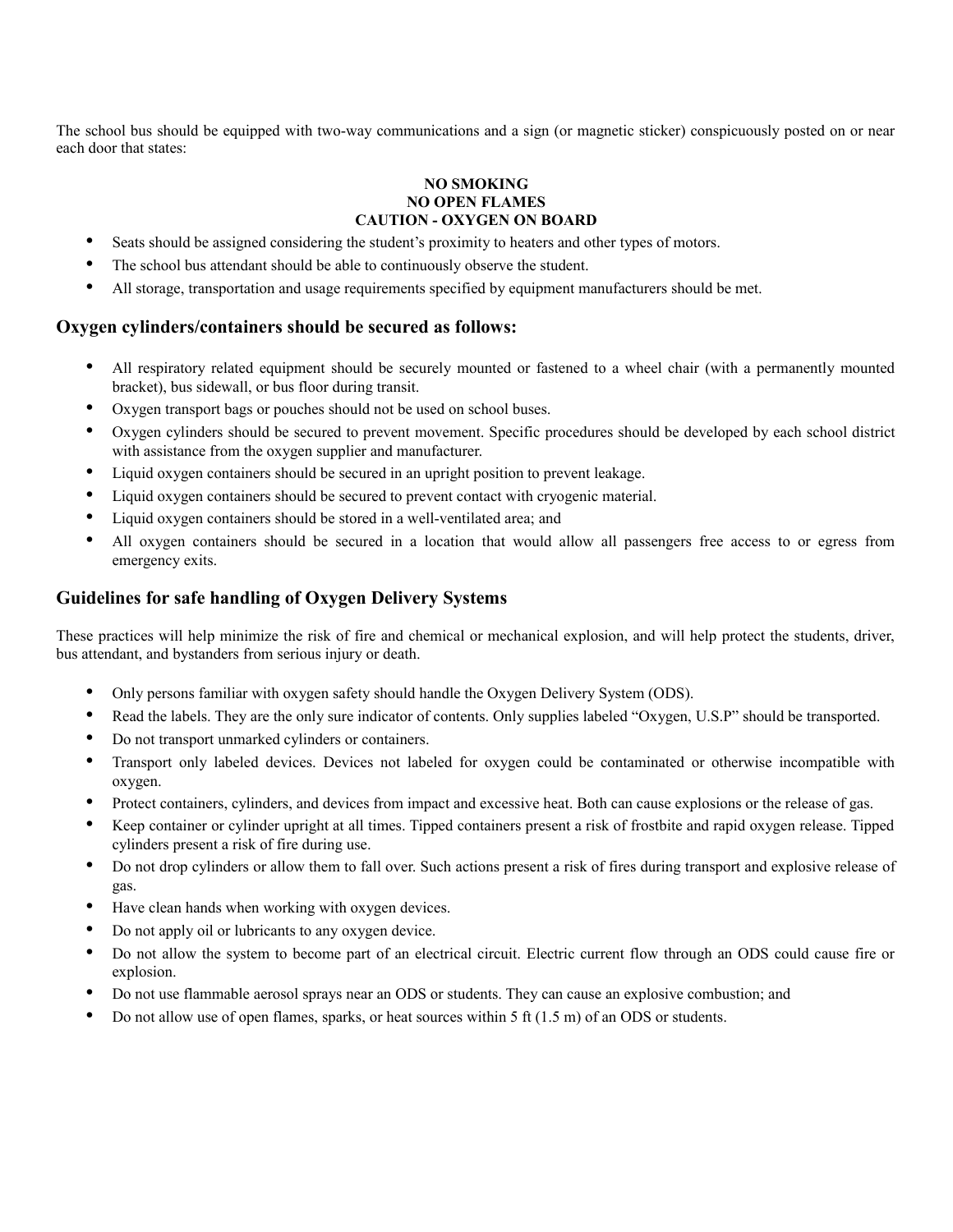#### **Pre-Trip Inspection considerations for drivers**

- Check to make sure all ODS securement systems are available and working properly.
- Check to make sure vehicle has signage stating "Oxygen on Board".
- Check two-way communication system.
- Check to make sure ODS securement location is not within 5 feet of heaters, lift motors, or other electrical devices. ODS securement location should not be near emergency exits, and should not block aisles.

#### **Loading procedures**

- Inspect tank for cracks, leaks, and dents.
- Load student onto bus.
- Secure tank.
	- o Make sure tank is upright and tightly secured.
- Recheck student securement and make any necessary adjustments.

#### **During transport**

- Bus Attendant should check securement of student and tank periodically during the ride.
- Driving defensively is expected of all school bus drivers, and is especially critical when transporting students with severe medical conditions.

Oxygen accidents during transport can be caused by exposure to heat sources, impacts, or movement. Traffic accidents involving vehicles with oxygen supplies can lead to fires. The following guidelines are designed to minimize the occurrence of such incidents:

- Do not allow smoking, open flames, or sparks in vehicles with an ODS.
- Ensure that the vehicle is well ventilated.
- Locate the ODS and student away from exits and heat sources.
- Secure the container or cylinder in an upright position so it cannot be knocked over or bumped; and
- Ensure that delivery tubing is free of kinks, pinch points, or easily snagged loops.

#### **Unloading procedures**

- When arriving at school, children should be unloaded first to avoid extended periods of time on the bus.
- Once student is safely unloaded remove tank.
- Excess or empty oxygen tanks should never be stored on the school bus.

#### **Accident types and preventative measures**

Accidents with oxygen use are rare but do occur and can cause significant injury and damage. Strictly following the above guidelines will minimize the risks associated with the transportation of oxygen and the ODS. Fires are often the result of not following safety practices. Reported incidents can be categorized by frequency as fires, cryogenic incidents, pressure incidents, and miscellaneous incidents.

Fires: Fires involving ODS occur in only a few ways; adiabatic compression ignition, particle impact ignition, and external ignition. Cylinders are subject to all of these, while containers, because of their low pressure, are mostly subject to the last.

*Adiabatic compression ignition* – is the result of high-pressure gas rapidly expanding and recompressing into a space, such as the highpressure side of a regulator. This recompression can raise the gas temperature to a high temperature that can cause some materials to auto-ignite. Should combustible materials be present or introduced into the space, they can burn. This small fire can provide enough heat to cause other nearby materials to burn, including gaskets, aluminum, brasses, and steels. The resulting fire is explosive, and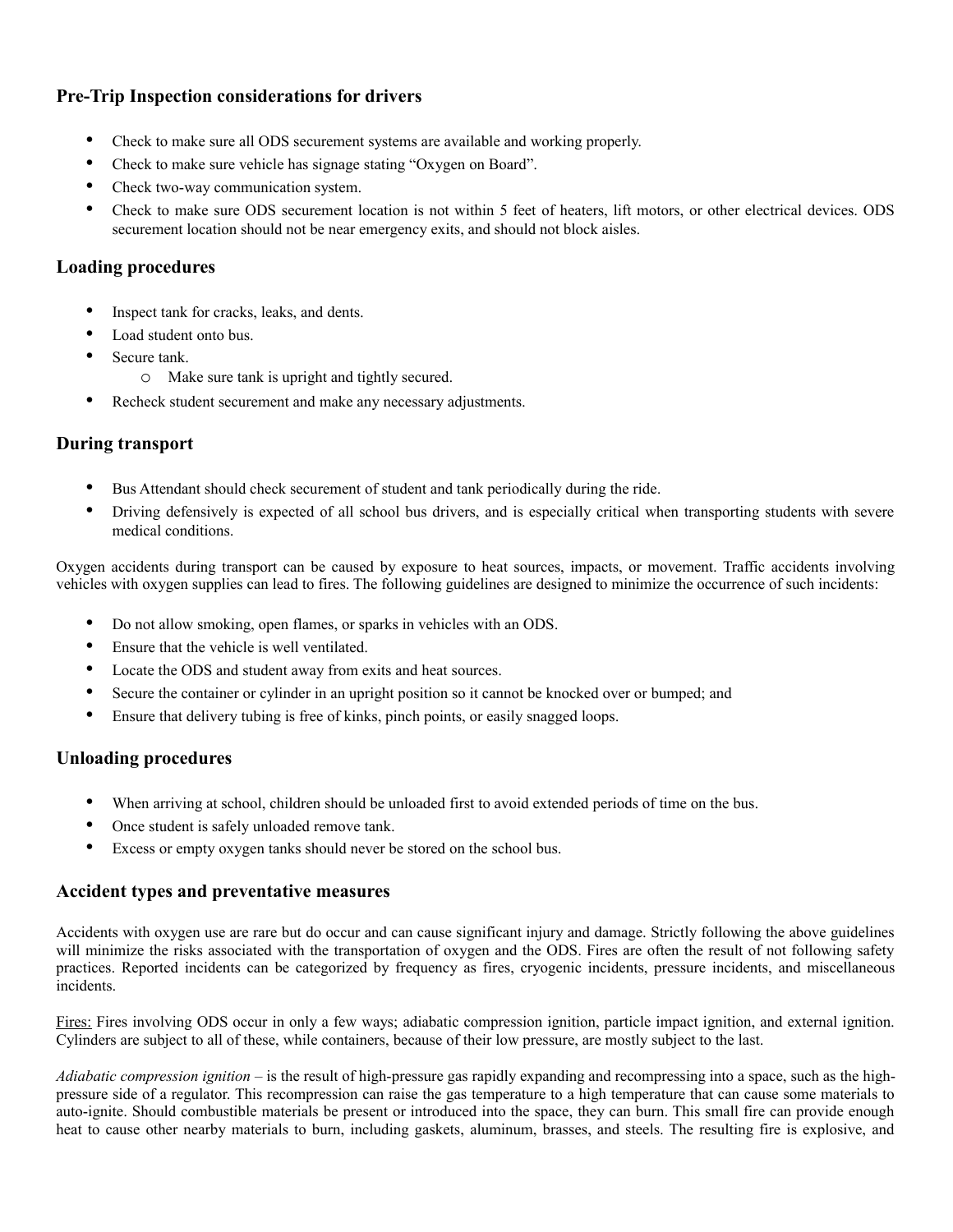usually self-extinguishes because the pressure is rapidly released through a breach in the device. However, this jet of fire can ignite nearby combustible materials and cause severe injury to bystanders. **Prevention Tip:** Preventing this type of fire requires that the ODS be kept clean and free of combustible materials such as oil, grease, metal filings, lubricant tapes, and gasket fragments, and slowly allowing pressurized oxygen into a device.

*Particle impact ignition* – is the result of a small fragment of material hitting another object at high speed under high-pressure oxygen. The energy of the impact causes the ignition of the particle, the target material, or both, which in turn cause a fire like the one described above. **Prevention Tip:** Preventing this type of fire involves keeping particles out of the high pressure gas stream. Good maintenance by the student's caregiver and the oxygen supplier will help in preventing this type of ignition.

*External Ignition Sources*: Regardless of the source of oxygen, cylinder or container, many fires occur because some heat source got into the oxygen-enriched atmosphere surrounding the oxygen outlet. If the student, school bus driver, bus attendant, or bystander is unaware of the fire risk associated with the use of oxygen, he or she may unknowingly do something that would result in a catastrophic fire. Oxygen risks are outside of most people's experience. For example, many people smoke without immediate problem, but smoking with oxygen in use can set delivery devices and clothing on fire. While grinding sparks from metalwork ordinarily does not cause fires, sparks hitting an oxygen student's clothing can cause them to burn. Even if the ODS has been removed from the student, his clothing will be oxygen-saturated and very easy to ignite for up to an hour afterwards. Similarly, oxygen use in a confined space or a poorly ventilated area can enrich the exposed materials and cause them to be easily ignited. **Prevention Tip:** Keeping oxygen in a well-ventilated area and away from heat sources can minimize the risk of these incidents.

Cryogenic Incidents: These incidents occur when liquid oxygen or cryogenic gas leak from a container. The leaks lead to risks of frozen connections, frostbite, and percussive ignition in addition to the fire risk of an oxygen-enriched atmosphere. In addition, skin can freeze to cold surfaces and splashes of cryogenic fluids can freeze eyes. As with oxygen risks, cryogenic risks are outside of most people's experience.

*Frozen connections* occur when moisture condenses from the air onto or into the ODS. For example, when the portable unit is being filled from the base station at home, the connection joining the two devices can become frozen in ice and inseparable until the ice thaws. Dirty connectors, ice in the system, or a piping or seal leak can cause this problem. Ice inside the system can prevent valves from working. **Prevention Tip:** Good filling practices by the supplier minimize this risk.

*Frostbite* is a risk from any exposed parts of the ODS whenever the device emits cryogenic fluids (i.e., when a relief valve opens or when the unit is tipped). If a container is exposed to high temperatures, loses its insulation, or simply sits unused, its relief valve will open and vent very cold gas to reduce the pressure inside the container. Normally this venting is inside the container's housing, and the student and bystanders are not exposed to the cold. If the device is near the student or under his clothing or a covering, the student may become frostbitten. Most containers, if tipped, will have LOX enter the delivery tubing and jet onto the student, causing frostbite if the delivery tubing is not quickly removed from the student and the unit set upright. **Prevention Tip:** Following the ODS instructions and keeping containers upright can minimize the risk of frostbite.

Pressure Incidents: These incidents occur when the pressure contained in an ODS is rapidly released, often propelling some object with great speed and force. Most pressure incidents are caused by problems with the device such as wear, abuse, and improper assembly. For example, if a worn gasket is used to seal a regulator to a cylinder, and the cylinder valve is opened, the pressure might blow the gasket out of the assembly. The gasket might then hit the bus driver or attendant. When pressurized, a poorly assembled regulator can blow apart and injure the bus driver or attendant. Worn or damaged hoses can blow open. Upon impact, a valve stem can eject from a cylinder causing the cylinder to shoot across the room. **Prevention Tip:** Proper maintenance and handling of the ODS can minimize these risks. Drivers and attendants should inspect the tank prior to transporting it. Inspect the tank for cracks, leaks, and dents. Do not transport damaged or unmarked tanks.

Miscellaneous Incidents: These incidents do not clearly fall into the previous categories. For example, some fires occur in highpressure oxygen systems and do not cause a large fire or explosion. However, the combustion gases mix with the oxygen and cause it to smell. Foul or acrid-smelling gas is contaminated and should not be used. Another possibility is that the delivery device becomes disconnected from the student or the supply due to poor assembly, movement of the student or supply, or something pulling the delivery device. Or, the ODS does not function as expected because of breakage, clogging, loss of insulation, or dead batteries. **Prevention Tip:** Knowledge of the ODS and its assembly, and awareness of the student and his surroundings can minimize these risks.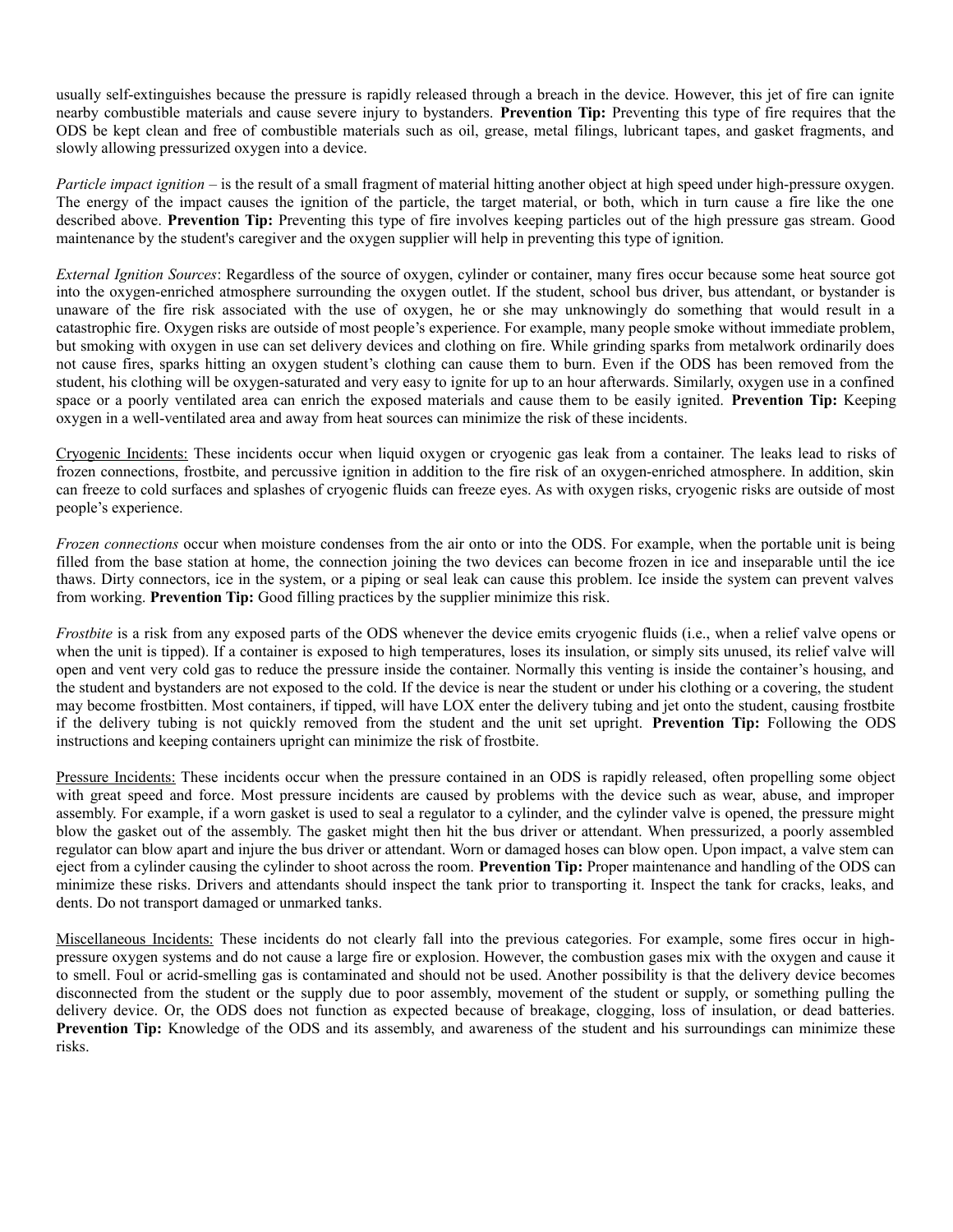#### **Guidelines for dealing with accidents**

As discussed above, oxygen accidents, while rare, happen very quickly, and can cause severe injury or death. Quick reaction by the school bus driver or bus attendant can minimize an adverse outcome.

Fires

- Rescue student and all others directly involved. Remove them from the vicinity of the ODS and fire.
- Evacuate other students and personnel from the fire area per fire emergency protocol.
- Notify Dispatcher or call 911.

#### Cryogenic Incidents

- Remove student or involved personnel from area of the leak.
- Warm the affected body parts (e.g., warm water, blankets).
- Use gloves and clothing to prevent frostbite of exposed skin.
- Do not enter or walk in any vapor cloud near the leak.
- Notify Dispatcher or call 911.

#### Oxygen Leaks

Depending of the type of oxygen leak, different responses are needed.

*Poor gasket seals usually cause Regulator/Cylinder leaks*.

• Notify Dispatcher or call 911.

*LOX container* can leak from the delivery port, relief valve, connector, or loose fittings.

- Remove student or involved personnel from area of the leak.
- Warm the affected body parts (e.g., warm water, blankets).
- Use gloves to prevent frostbite.
- Do not enter or walk in any vapor cloud near the leak.
- Notify Dispatcher or call 911.

*Cylinder* can leak from the relief valve or the valve stem.

- Remove students from bus and away from cylinder.
- Notify Dispatcher or call 911.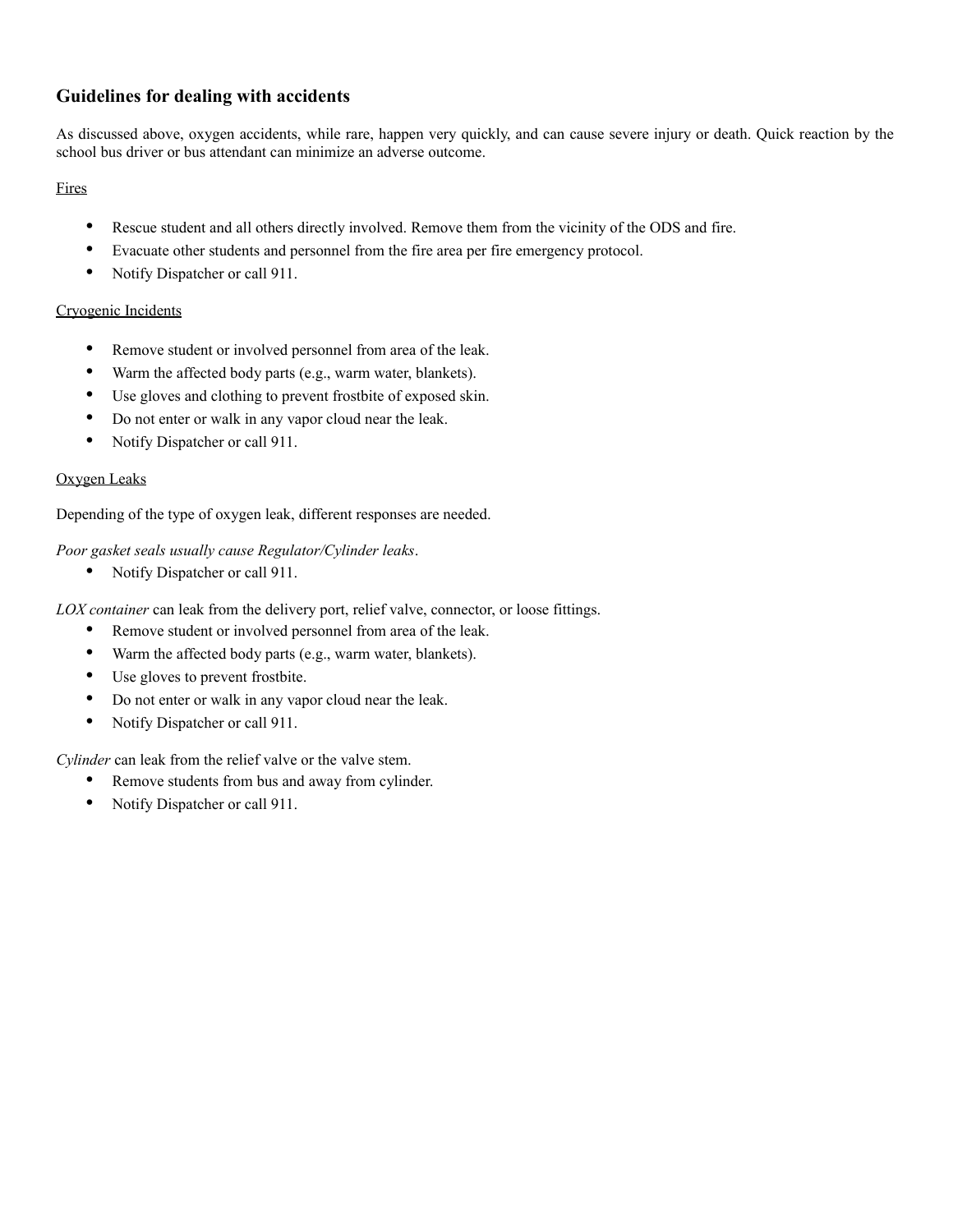#### TRANSPORTING OXYGEN ON SCHOOL BUSES

Administrative Tracking Form

| <b>Student Information</b>                                                                                                                                                                                                     |                 |                         |
|--------------------------------------------------------------------------------------------------------------------------------------------------------------------------------------------------------------------------------|-----------------|-------------------------|
|                                                                                                                                                                                                                                | Age:            |                         |
|                                                                                                                                                                                                                                |                 |                         |
|                                                                                                                                                                                                                                |                 |                         |
|                                                                                                                                                                                                                                |                 |                         |
| <b>Emergency Contact Information</b>                                                                                                                                                                                           |                 |                         |
|                                                                                                                                                                                                                                | Phone:          |                         |
|                                                                                                                                                                                                                                |                 |                         |
|                                                                                                                                                                                                                                |                 | State: <u>Zip Code:</u> |
| Relation to Student:                                                                                                                                                                                                           |                 |                         |
| <b>Bus Route Information</b>                                                                                                                                                                                                   |                 |                         |
| Route Number:                                                                                                                                                                                                                  |                 |                         |
|                                                                                                                                                                                                                                |                 |                         |
| Bus Attendant Required: YES<br>NO.                                                                                                                                                                                             | Nurse Required: | YES<br>NO               |
| Bus Attendant Name: Name and South Assembly and South Assembly and South Assembly and South Assembly and South Assembly and South Assembly and South Assembly and South Assembly and Assembly and Assembly and Assembly and As |                 |                         |
|                                                                                                                                                                                                                                |                 | Phone:                  |
| <b>Nearest Hospital on Route</b>                                                                                                                                                                                               |                 |                         |
| Name:                                                                                                                                                                                                                          |                 | Phone:                  |
|                                                                                                                                                                                                                                |                 |                         |
| <b>Type of Oxygen Transported</b>                                                                                                                                                                                              |                 |                         |
| Gas Oxygen Tank                                                                                                                                                                                                                |                 |                         |
| Size of Tank:                                                                                                                                                                                                                  |                 |                         |
| Liquid Oxygen Tank                                                                                                                                                                                                             |                 |                         |
| Transported ONLY                                                                                                                                                                                                               |                 |                         |
| <b>Administer During Transport</b>                                                                                                                                                                                             |                 |                         |
| Other Specialized Equipment or Mobility Devices:                                                                                                                                                                               |                 |                         |
|                                                                                                                                                                                                                                |                 |                         |